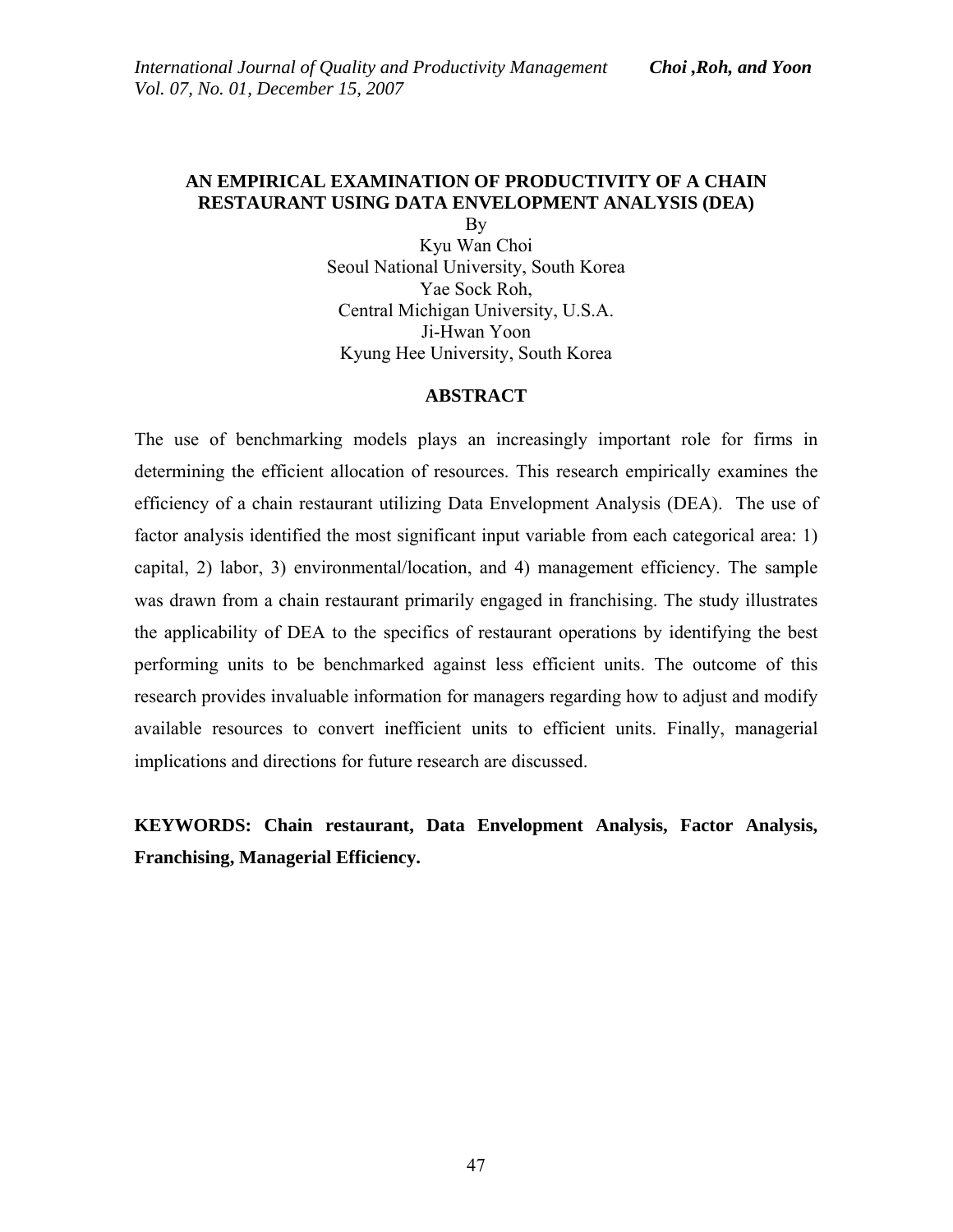# **I. INTRODUCTION**

The productivity efficiency measure of a firm is of great interest to academicians as well as practitioners. However, it remains a fundamental challenge. While there is no universally accepted methodology to measure retail productivity (Donthu et al., 1998), the ratio between internal efficiency and external effectiveness (Gronroos & Ojasalo, 2004) and a ratio of outputs to inputs in specific units have been the dominant means to measure productivity in earlier studies. In practice, individual enterprises commonly rely on simple output to input ratios to measure productivity (Chen & McGinnis, 2007). Consequently, the higher ratio of output to input, *ceteris paribus*, is inarguably interpreted as more efficient.

Compared to manufacturing industries, establishing an appropriate measure of production efficiency is more difficult in service industries, particularly in restaurants (Muller, 1999). Nevertheless, there has been a considerable amount of literature that attempts to measure the efficiency of the restaurant industry. The majority of previous research has used ratio analysis or aggregate indices of market performance and control of the operation (Malhotra et al., 2006; Schmidagall, 2006). Often, cost volume profit or menu engineering analysis techniques have been popular ways to analyze the performance of individual restaurants (Kasavana & Smith, 1982; Pavesic, 1983). However, Reynolds (2003) argued that these partial–factor statistic ratios reflect limited aspects of the operations, thus may not fully explain operational efficiency. In addition, previous measurements are more appropriate assessments for a specific segment of retail industries or aggregation rather than individual establishments. As a result, an alternative technique to measure productivity in individual establishments would make the evaluation, execution, and control of managerial operations more plausible and objective.

Data Envelopment Analysis (DEA) is a mathematical programming model that provides an objective method to structure various measures into a single meaningful performance score (Keh, et al., 2006). The model was first proposed by Charnes et.al., (1978) as an evaluation instrument to measure and compare a decision-making unit's (DMU) productivity based on multiple inputs and outputs. Currently, the model has become an increasingly popular diagnostic management device and is widely used in many business disciplines such as operations research and production (Keh et al., 2007; Lozano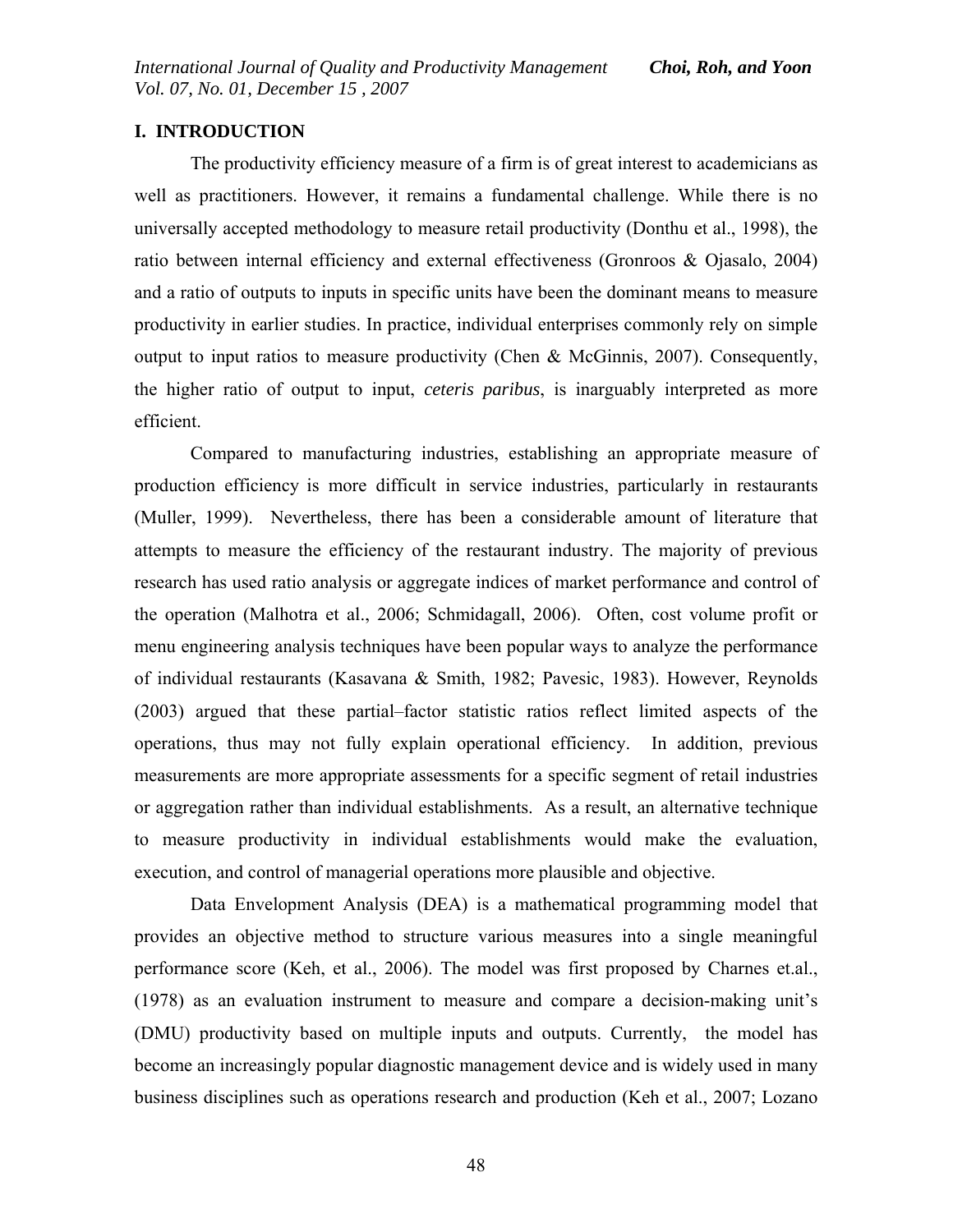et al., 2004), retail stores (Donthu & Yoo, 1998), advertising (Lou & Donthu, 2001), performance appraisal of salespersons (Boles et al., 1995), insurance companies (DePree et al., 1995), and non-profit service providers (Borja & Triantis, 2007; Ahn, et al., 1986). The model has even been extended to the evaluation of hospitality industries (Reynolds  $\&$ Thomson, 2007; Morey & Dittman,1995; Hwang & Chang 2003; Wober & Fesenmaier, 2004).

DEA can access productivity at the retail firm or store (unit) level using multiple inputs and outputs simultaneously. This procedure provides a single relative productivity index that allows managers an analytical and diagnostic tool required to improve productivity of the individual operations (Donthu & Yoo, 1998). In DEA, efficiency is concerned with the allocation of resources among alternative uses. Thus, the technique enables the researchers to identify an efficient frontier that represents the minimum costs required for a firm to achieve a given level of output (Anderson et al, 2000). Simply put, firms with excessive inputs are considered inefficient or have failed to fully maximize resource uses.

The service industry, particularly franchise chain restaurants, is an exceptional candidate to apply DEA for the purpose of internal benchmarking. The justification for this claim is that, while there is a wide range of variances in competition, location, and neighborhood characteristics, each establishment in a chain restaurant still adopts identical menu concepts, standardized operating procedures, decor and design, as well as technology.

Despite the importance of measuring productivity to many service organizations, it is surprising that there has been relatively little empirical research on this topic (Johnston & Jones, 2003). Moreover, the practical use and academic study of DEA remains relatively limited in service industries, although the area has attracted growing attention in recent years. The purpose of this paper is to empirically examine the productivity of chain restaurants utilizing DEA. Section II reviews the advantages of DEA compared to conventional efficiency measures. Specific examples of previous research regarding DEA applications in the service industry are illustrated. Section III presents the research methodology. In order to extract more reliable input variables in the model, classification patterns among input variables are developed using factor analysis. Section IV discusses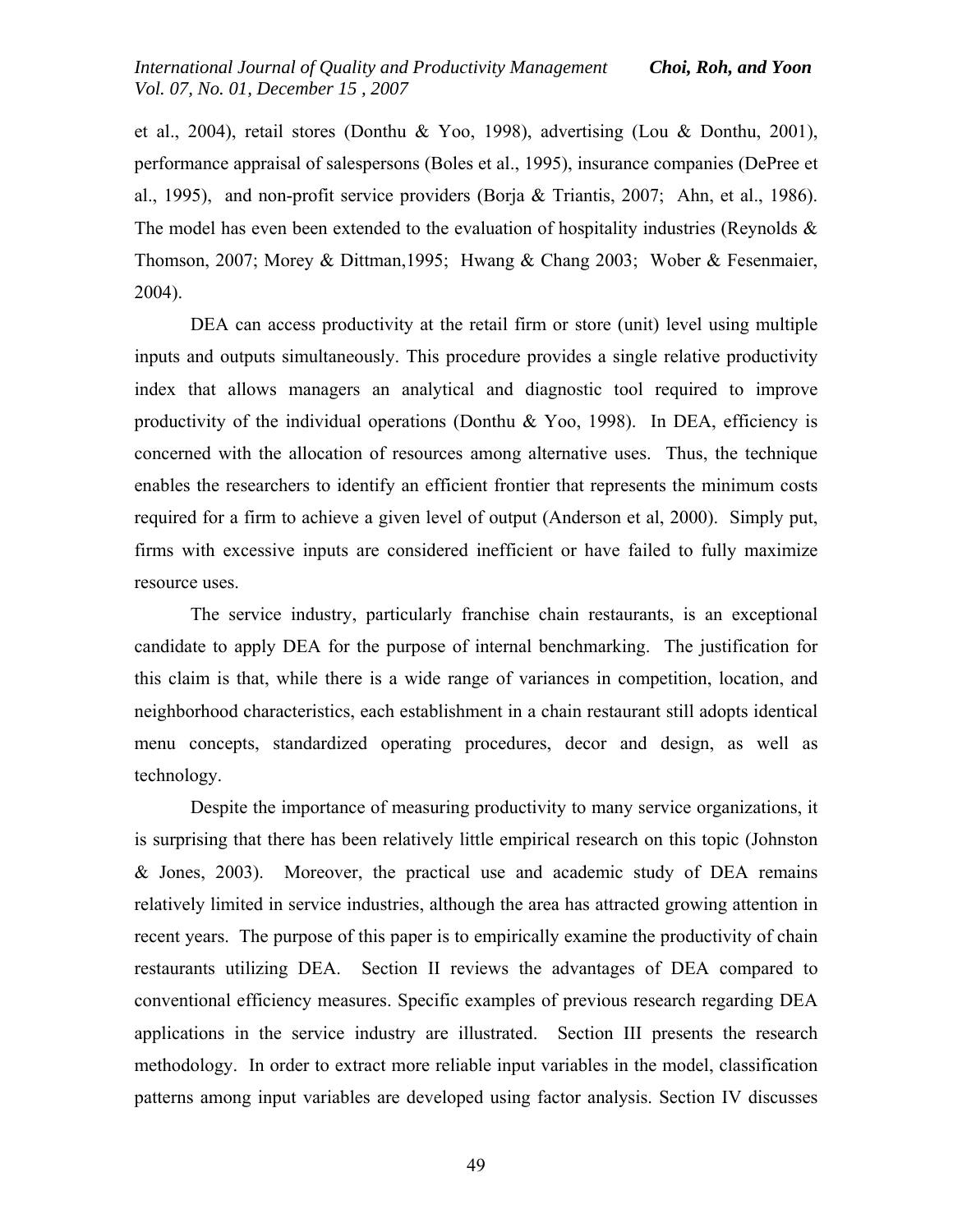the empirical analysis and demonstrates how managers adopt the DEA model operationally in the individual restaurant units. Section V concludes with managerial implications and suggestions for future research.

#### **II. LITERATURE REVIEW**

Much of the performance analysis of a firm or organization is based on the efficiency principle. In the service industry, it is often challenging to measure productivity because the industry deals with perishable goods and intangible services (McLaughlin & Coffey, 1990). In addition, seasonal fluctuations and variations in sales volume make it difficult to estimate overall efficiency of the service industry at a particular point of time.

The major drawback of traditional efficiency measures is that they tend to rely heavily on the ratio between cost effective use of resources and revenue generating capability (Gronroos  $\&$  Ojasalo, 2004). These univariate ratios do not consider the effects of economies of scale, identification of benchmarking policies and estimation of overall measures of firms ( Keh et al., 2006). In addition, Parsons (1997) argued that the traditional productivity measure caused confusion, inconsistency and even controversy because it varies from physical value (e.g. asset turnover ratio) to monetary value (e.g. revenue/ number of employees. The previous research failed to show that the productivity of individual units should be relative to other establishments within the system where the performance must be compared and contrasted with other comparable establishments. For that reason, Donthu et al. (2005) argued that a more rigorous qualitative methodological approach is needed to measure productivity efficiency.

Contrary to conventional methods, DEA integrates both discretionary and nondiscretionary variables where the former is under managers' control, while the latter is beyond managers' control. This technique, the ratio of weighted inputs and outputs, yields a single productivity index that compares all units against the most efficient units and then suggests improvement possibilities (Reynolds, 2003; Donthu et al., 2005).

The application of DEA to measure efficiency of the chain restaurant is particularly relevant because DEA measures the relative efficiency of operating units that share the same goals and objectives. For instance, within individual restaurant outlets in the same chain, the objective of DEA is to identify the inefficient outlets that should be subject to further research or modify allocation of resources based on a single relative productivity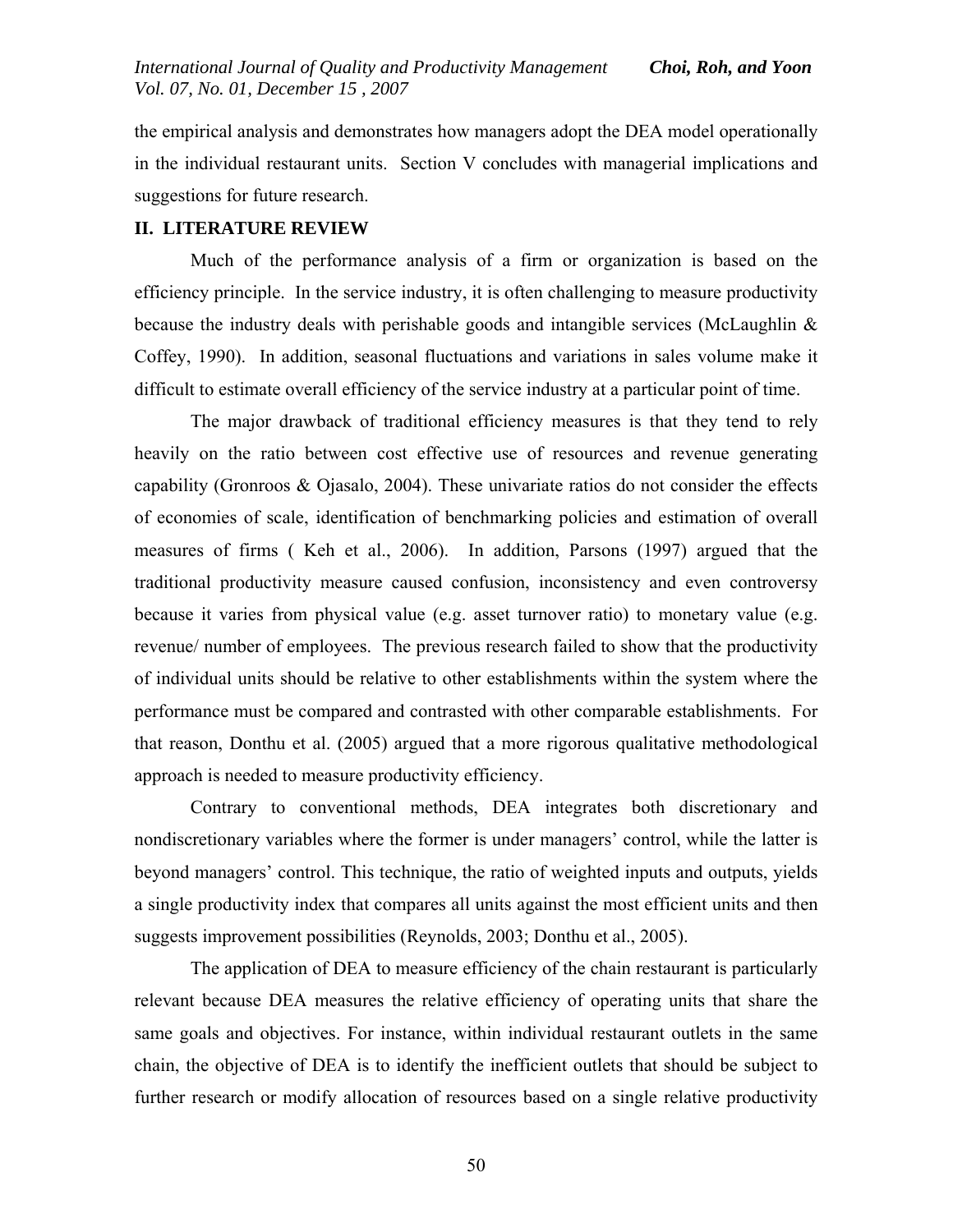index. Several previous studies were selected to exhibit an application of DEA to the service industry.

 Banker and Morey (1986) illustrated an application of DEA with a sample of 60 fast food restaurants. They utilized 6 input and 3 output variables. For input variables, the researchers used expenditures for supplies and materials, expenditures related to labor, age of the stores, advertising expenditures allocated to the stores by headquarters, urban or rural area, and drive-in windows. On the other hand, the researchers employed breakfast sales, lunch sales, dinner sales for output variables.

 Morey and Dittman (1995) evaluated 54 hotel general managers' performance based on benchmarking analysis. In order to determine the efficiency of the general managers, the study considered physical characteristics of the properties (number and mix of rooms), factors determined by the hotel market areas (competition, location) and factors controllable by the managers (operating expenditure for room division and overhead expenses) for input variables. In order to measure output, the authors used total room revenue and customer satisfaction indices. Their study identified the most efficient operations that can be benchmarked for the managers of less efficient operations. With a sample of 26 restaurants, Donthu et al. (2005) considered input variables such as expenditures associated with advertising/ promotion, managers' experience and number of employees to proxy the amount of labor employed. In addition, they considered sales and customer satisfaction for output variables.

More recently, Reynolds and Thompson's (2007) article is of particular interest, as it justifies the use of DEA logically and systematically in the restaurant industry. They analyzed the efficiency of 62 mid-scale, full service restaurants and identified that DEA offers considerable potential and advantages for managers seeking to accurately evaluate productivity. They employed three input (server wage, number of seats, stand alone facility) and two output (daily sales, tip percentage) variables in the model. The behavioral output variable, tip percentage, was used as a surrogate for customer satisfaction.

The literature review revealed that DEA provides managers with information on the necessary actions to improve operational efficiency of the units. Typical inputs are associated with capital, human, and environmental conditions (Goldman, 1992), as well as socioeconomic and demographic (Ingene, 1984) variables. Conversely, outputs are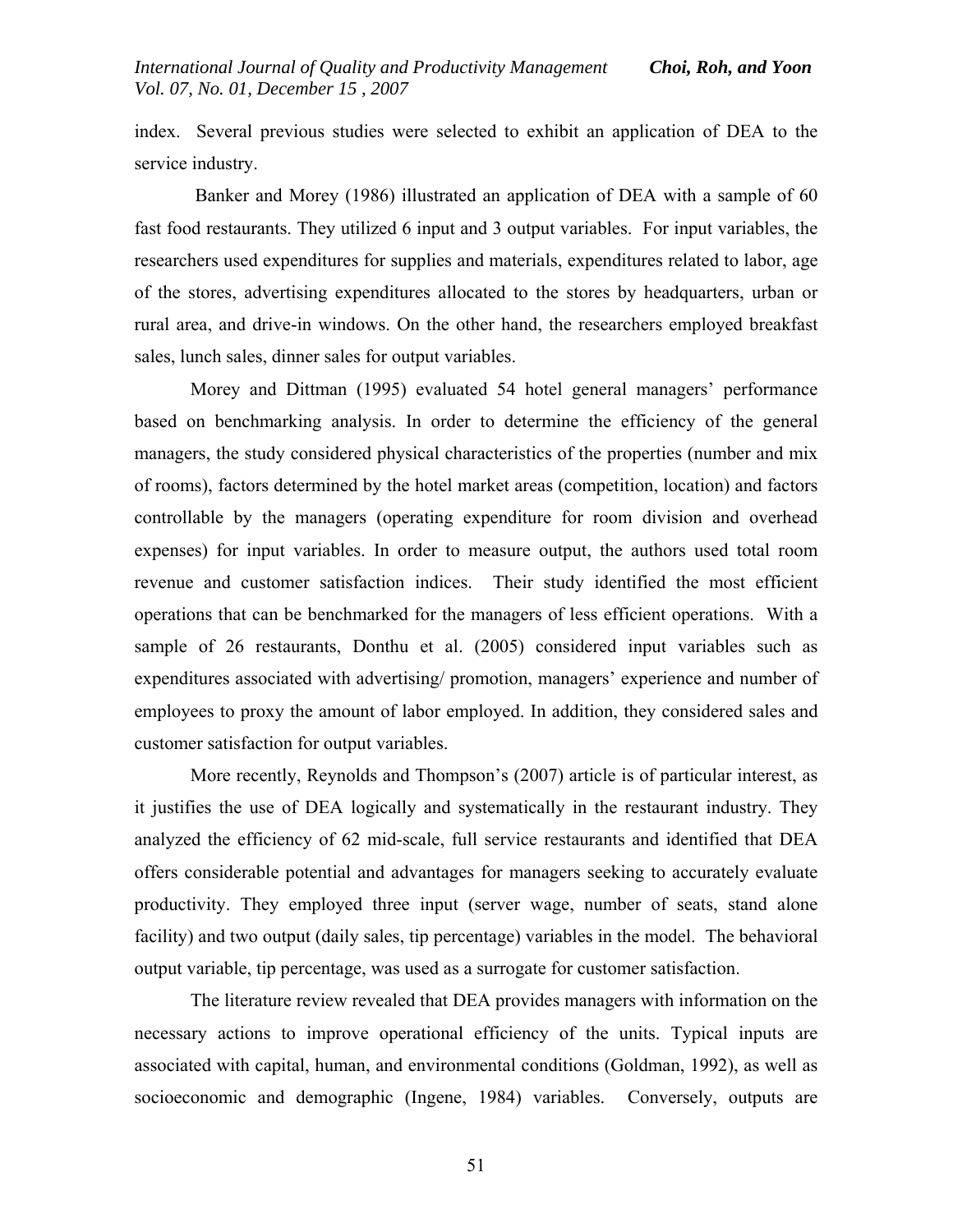associated with financial variables, such as sales and net income. Oftentimes, since the efficiency is associated with customer satisfaction, behavioral measures such as the amount of tips and overall customer satisfaction are used frequently for output variables.

# **III. RESEARCH METHODOLOGY**

### **Application of Data Envelopment Analysis (DEA) to a Chain Restaurant**

An application of DEA can be extended to a chain restaurant industry by integrating the weighted sum of outputs to the weighted sum of inputs. When one considers a restaurant being evaluated with 4 input variables  $(X_1, X_2, X_3, X_4)$  and 2 output variables  $(Y_1, Y_2)$  in the model, then the efficiency of the Restaurant 1  $(h_1)$  is calculated in the following manner.

$$
h_1 = \frac{U_1 Y_1 + U_2 Y_2}{V_1 X_1 + V_2 X_2 + V_3 X_3 + V_4 X_4}
$$

The weights of  $U_1, U_2, V_1, V_2, V_3$  and  $V_4$  are estimated separately for each restaurant such that the efficiency is the maximum attainable. The value of the ratio of weighted outputs to weighted inputs is equal to or less than one. More specifically, by virtue of constraints, the optimal maximum value restaurant  $o(h_0)$  should not exceed 1 for every decision making unit (DMU) where the constraints refer to the ratio of "virtual output" to "virtual input". The maximum efficiency of restaurant o  $(h_0)$  as compared with n other restaurants is calculated as follows:

$$
Max \t h_0 = \frac{\sum_{r=1}^{s} U_r Y_{ro}}{\sum_{i=1}^{m} V_i X_{io}}
$$
\n
$$
subject \t to \t \frac{\sum_{r=1}^{s} U_r Y_{rj}}{\sum_{i=1}^{m} V_i X_{ij}} \le 1 \t for all \t j = 1,...,n
$$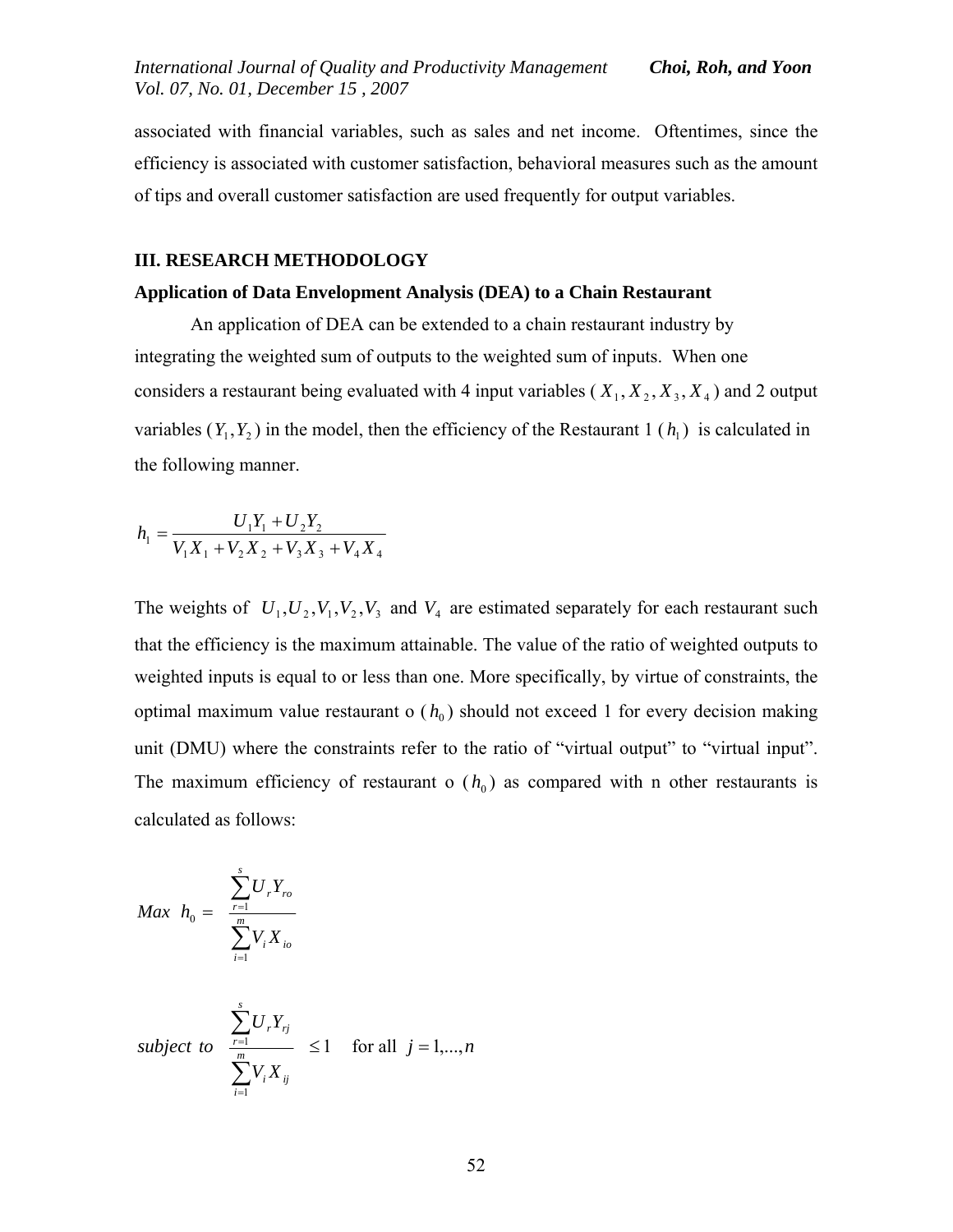*International Journal of Quality and Productivity Management Choi, Roh, and Yoon Vol. 07, No. 01, December 15 , 2007* 

$$
U_r
$$
,  $V_i \ge 0$  ;  $r = 1,...,s$  ;  $i = 1,...,m$ ;

Where  $Y_{rj}$  is the r<sup>th</sup> output observations for the j<sup>th</sup> restaurant and  $X_{ij}$  is the i<sup>th</sup> input observations for the  $j<sup>th</sup>$  restaurant, *s* is the number of output variables and *m* is the number of input variables.  $U_r$  and  $V_i$  are the variable weights to be estimated by the data of all comparable restaurants that are being used to arrive at the relative efficiency of  $h_0$ .

### **Data Collection**

To measure the efficiency of an establishment, data was collected from a sample of restaurants within the same chain that operates within the Pacific Rim region. In order to comply with assured confidentiality agreements with the CEO, the identity of the business name and the country of the restaurant chain is undisclosed. All participants were given an option of receiving a summary of the research outcome. The chain has a total of 550 establishments including 489 franchised units. In order to conduct the analysis within a homogeneous sample, company-owned stores were excluded from the sample. The research instrument used in this study was a self-administered questionnaire.

The researchers consulted with the corporate management to choose appropriate input and output variables and these variables were reviewed by a group of academicians and professional experts in the area of chain restaurant operations. In addition, a pretest of the questionnaire was mailed to store managers. These procedures clarified the wording and structure of the questionnaire's items and assured the accuracy of the vocabulary used in the study.

Upon the completion of the pretest, the questionnaire was sent to the general managers of the stores due to their specific knowledge and unique position to report on the questions being studied. Following the guidance suggested by Campbell and Julian (1966) and Heide and Weiss (1995), the researchers took a specific selection step. For instance, each questionnaire was reviewed by corporate managers to ensure the validity of the general manager's responses. The study yielded a 31% response rate (150 surveys). Among those, 26 were excluded from the sample due to incompleteness or ambiguity, bringing the final sample to 124 usable surveys. The information from the survey was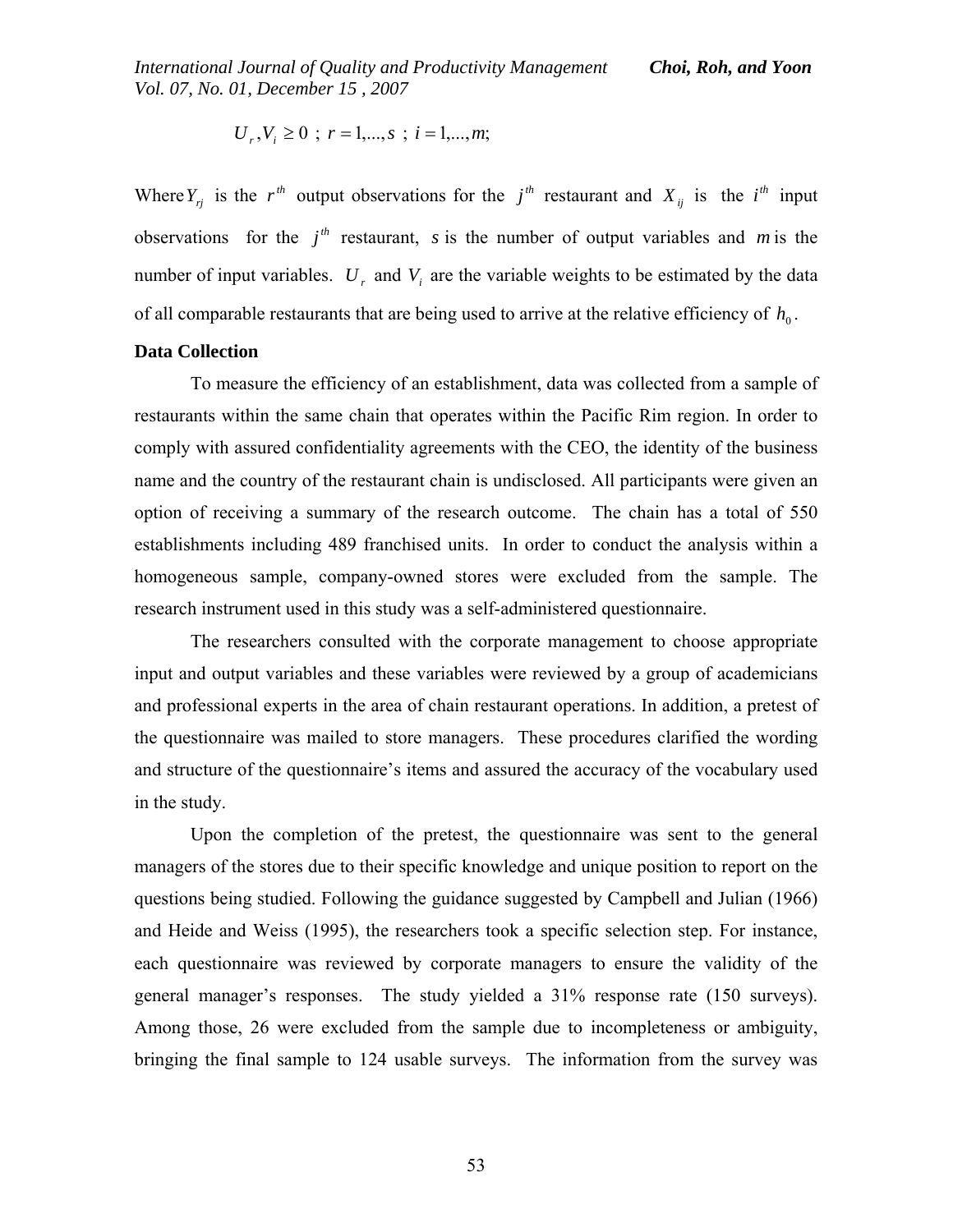combined with financial data obtained from the point of sales system in the chain restaurant.

One of the conflicting issues in the DEA model is the selection of input and output variables to measure productivity. Donthu et al. (2005) strongly emphasized the importance of variable selection because the outcome of the research is heavily dependent on the input and output variables used in the model. Their arguments led the researchers to believe that there should be a more rigorous method than those of previous studies for selecting the input and output variables for the efficiency assessment. In fact, one of the contributions of this research is the development of an innovative methodology to determine accurate and relevant input variables in the DEA model.

In determining the input and output variables, Donthu and Yoo (1998) argued that factors associated with direct costs to the store are good candidates for input variables. On the other hand, output variables such as customer satisfaction and profit should reflect the goal or objectives of the company (Donthu, et al., 2005).

The 12 input variables utilized in this study can be broadly categorized into four areas: 1) capital 2) labor 3) environmental/ location and 4) management efficiency. The primary capital input variable is the total physical size of the store measured in square meters (T\_SIZE). However, T\_SIZE was further decomposed into revenue generating space and non-revenue generating public space. Thus, the size of the revenue generating space (H\_SIZE), the size of the kitchen (K\_SIZE), the number of seats (SEAT), and the number of tables (TABLE), along with T\_SIZE, were considered as input variables. Labor expenditures related to input variables included the total number of full time employees (T\_EMP), the number of employees in the revenue generating public space (H\_EMP), the number of kitchen employees (K\_EMP) and the monthly labor cost of employees (L\_COST).

Store location is considered a major environmental factor that determines customer counts (Donthu, 1998). Anderson et al. (2000) noted that differences in location may create imperfectly competitive conditions for some firms. Clearly, an attractive location has an advantageous edge that induces more traffic. Since the chain restaurant requires higher monthly rent (RENT) and a higher initial deposit (GUAT) for desirable locations, these two factors are used to represent environmental / location variables.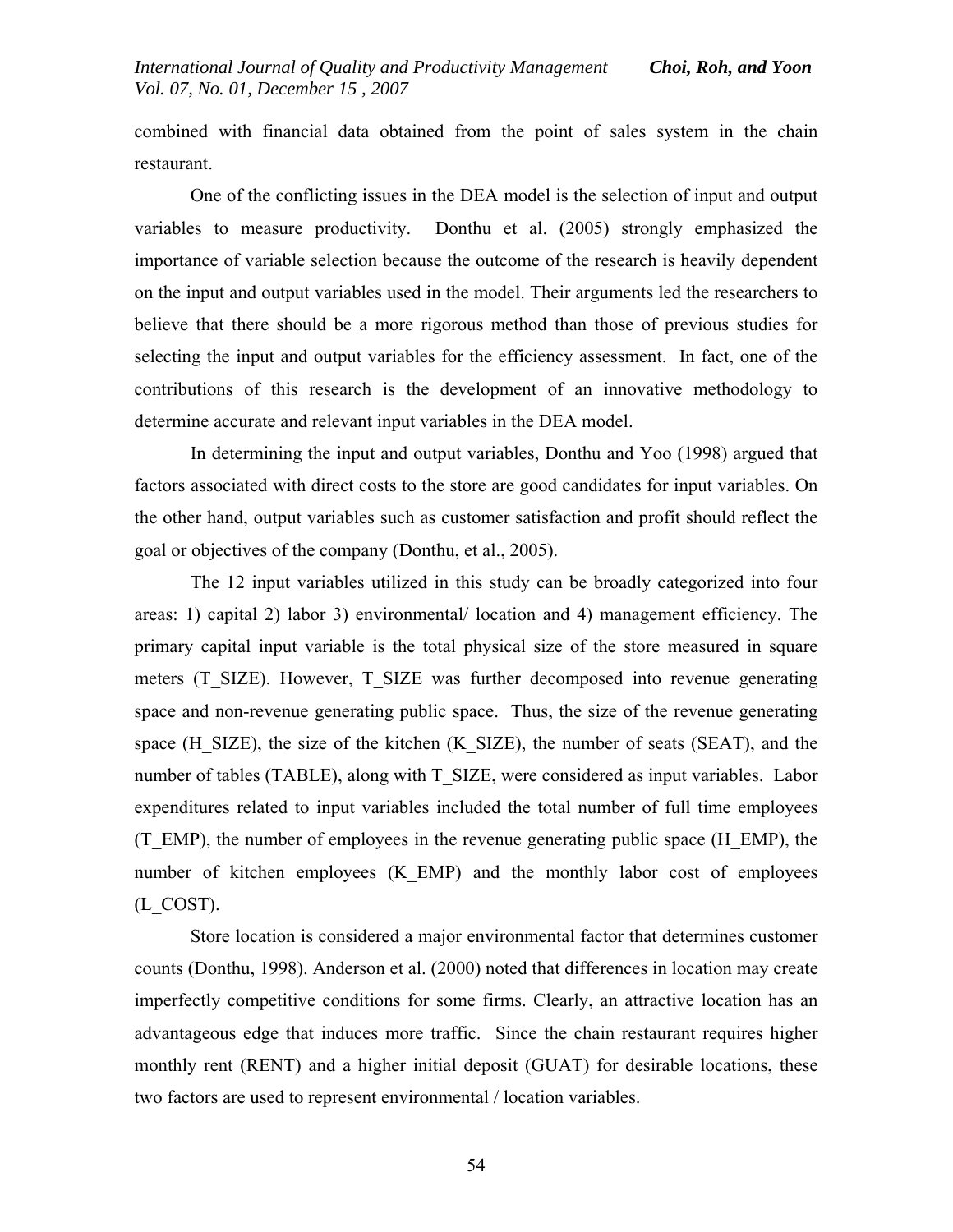## *International Journal of Quality and Productivity Management Choi, Roh, and Yoon Vol. 07, No. 01, December 15 , 2007*

 Morey and Dittman (1995) argued that the general manger has the ability to control certain resources and is responsible for choosing the appropriate level and mix of these allocations. Thus, management efficiency heavily depends on how managers control these resources. In the restaurant industry, overhead costs, such as energy, property operations and maintenance, advertising, and administrative general expenditures are largely controllable by the manager. As such, overhead costs (GM\_COST) are used as a surrogate to reflect management efficiency. As suggested by Donthu et al. (2005), the output has a controllable nature and is gauged by sales and net income. The point of sale system for the restaurant chain provided the financial based productivity indicators of these output variables. In order to account for seasonal fluctuations of sales, yearly sales and net income were divided by 12 to conclude average monthly figures.

One of the limitations of DEA is that the outcome depends on the variables entered in the analysis. For instance, omitting important variables, including outliers and missing observations, may lead to faulty calculations of efficiency scores (Lou & Donthu, 2001; Donthu et al., 2005). Of particular concern is that the efficiency score will be adversely augmented unless the number of input and output variables is small relative to the number of observations.

Although a set of 12 input variables may be suitable to measure efficiency, such a large number may prove too cumbersome to be utilized in a decision model because some variables are partially redundant or correlated with one another. For instance, the larger restaurants are more likely to have more tables and seats. Reynolds and Thompson (2007) claimed that it is important to ensure the input variables in the model are independent of each other. Therefore, an attempt was made to reduce the dimensionality of variables by investigating patterns among input variables. The relatively large sample size justifies the use of factor analysis to extract the most influential input variable in each category.

To assess the extent of dimensionality among the variables, the twelve input variables were factor analyzed. The primary purpose of this procedure was to define the underlying structure among the variables in the analysis. Factor analysis offers a tool for analyzing the structure of the correlations among a large number of variables by defining sets of highly correlated variables known as factors. These factors are assumed to represent dimensions within the data (Hair et al., 2006). The technique allows researchers to reduce

55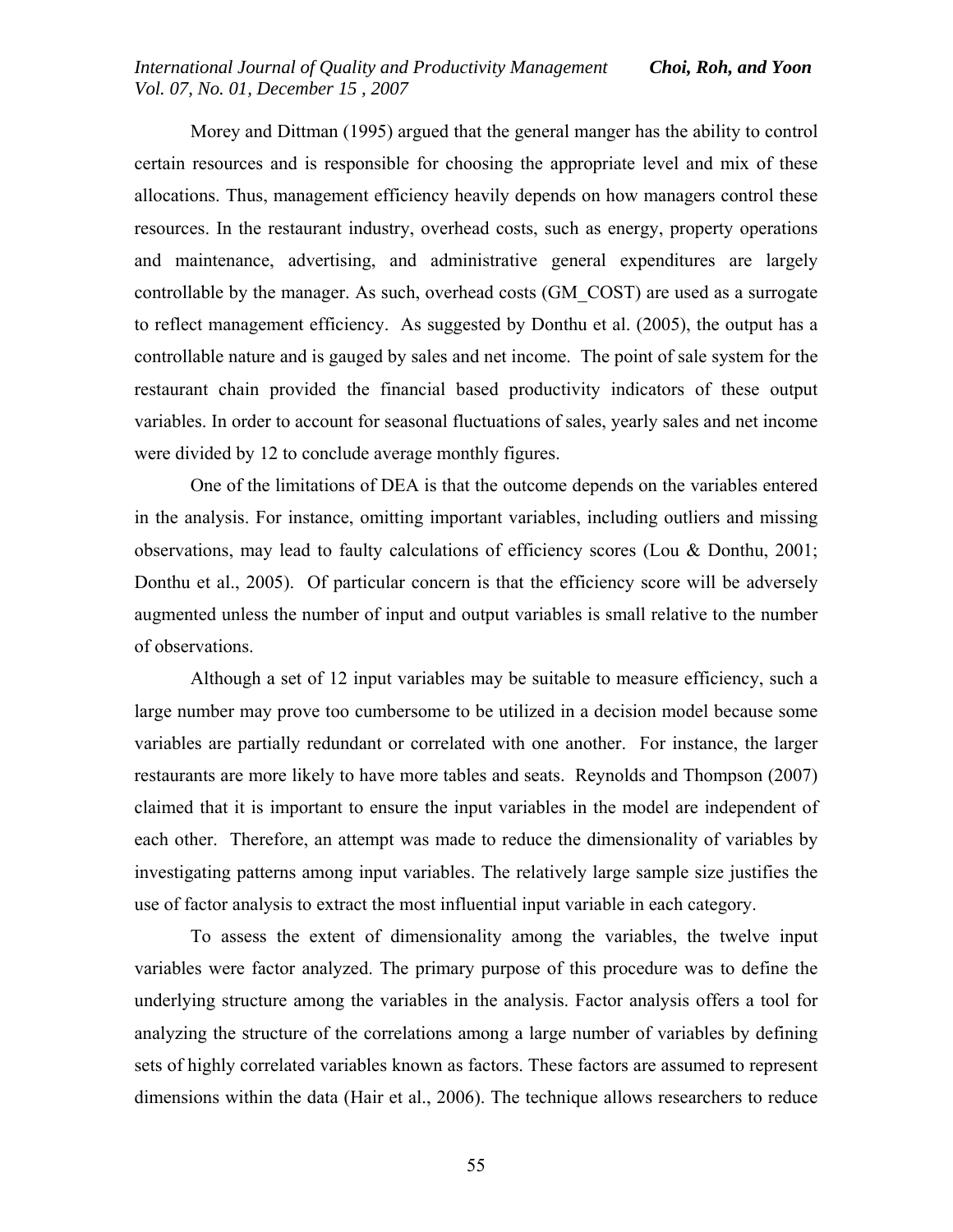the dimensions of a data set from 12 variables to a smaller set of factors with a negligible sacrifice of information.

A question arises as to the criteria for the number of factors to be extracted. Although the most commonly used techniques such as latent root criterion consider factors having eigenvalues greater than 1 as significant, an exact quantitative basis for deciding the number of factors to be extracted has not been fully developed. Therefore, it is argued that one cannot rule out the possibility that the subset data could contain as many factors as in the original data set (Hair et al., 2006).

# **IV. STATISTICAL ANALYSIS AND RESULTS**

Table 1. exhibits descriptive statistics for the input and output variables employed in the research. The first two variables represent output variables. All sales and expenses are expressed on a monthly basis. On average, a restaurant has 84 seats and 8 full time employees. Average monthly sales and net income for the stores are \$53,579 and \$10,433, respectively, resulting in a profitability ratio of (NI/SALES) of 19.5%. The high standard deviation of GM\_COST indicates a substantial variation in management effectiveness to control overhead expenses.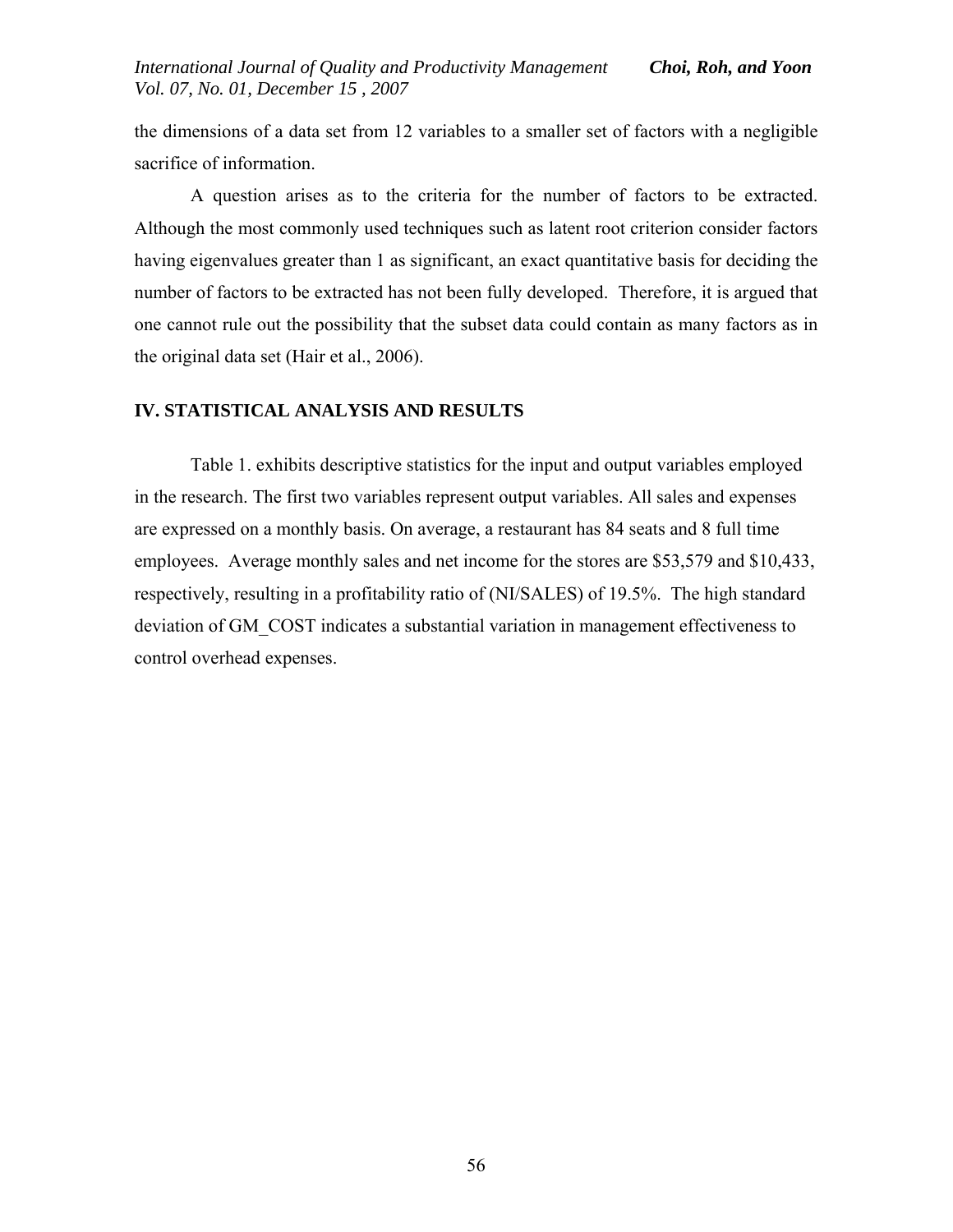| Variables     | Definition                       | <b>Descriptive Statistics</b> |           |          |
|---------------|----------------------------------|-------------------------------|-----------|----------|
|               |                                  | Mean                          | Median    | S.D      |
| <b>SALES</b>  | Avg. Monthly Sales (\$)          | 53579.01                      | 47135.98  | 27691.03 |
| NI            | Avg. monthly Net income (\$)     | 10433.13                      | 9222.26   | 5983.25  |
| T_SIZE        | Total Size $(m2)$                | 195.50                        | 158.68    | 183.93   |
| H_SIZE        | Revenue generating space $(m^2)$ | 133.70                        | 115.70    | 64.30    |
| K SIZE        | Kitchen Size $(m2)$              | 41.95                         | 33.06     | 24.57    |
| <b>SEATS</b>  | Number of seats                  | 84.00                         | 75.00     | 40.16    |
| <b>TABLES</b> | Number of Tables                 | 23.32                         | 20.00     | 13.14    |
| T EMP         | Total employees                  | 8.13                          | 7.00      | 3.97     |
| H EMP         | Employees work at Hall           | 3.73                          | 3.00      | 2.17     |
| K_EMP         | Kitchen Employees                | 3.75                          | 4.00      | 1.67     |
| <b>SALARY</b> | Monthly Salary (\$)              | 10252.24                      | 9580.90   | 5431.99  |
| <b>RENT</b>   | Monthly Rent (\$)                | 4431.95                       | 3586.43   | 3844.27  |
| <b>GUAT</b>   | Initial Deposit (\$)             | 105820.43                     | 102469.52 | 82371.32 |
| GM COST       | Overhead Expenses (\$)           | 4094.24                       | 3074.09   | 4271.92  |
|               |                                  |                               |           |          |

# **Table 1. Descriptive Statistics of Candidate Variables**

Table 2. presents factor loadings by applying an orthogonal (VARIMAX) rotation meaning that the factors remain uncorrelated throughout the rotation process. The primary reason to utilize VARIMAX, as apposed to the unrotated factor matrix, is that the latter does not offer a completely clean set of factor loadings. Thus, orthogonal rotation technique improves the interpretation.

 The research revealed that there is a significant difference in eigenvalues between factor 4 and factor 5. It shows that the first four factors have eigenvalues of 0.9 or greater, while the fifth factor has a value of 0.573. For the purpose of this study, the researchers selected the four factors having eigenvalues greater than 0.9 to represent the original data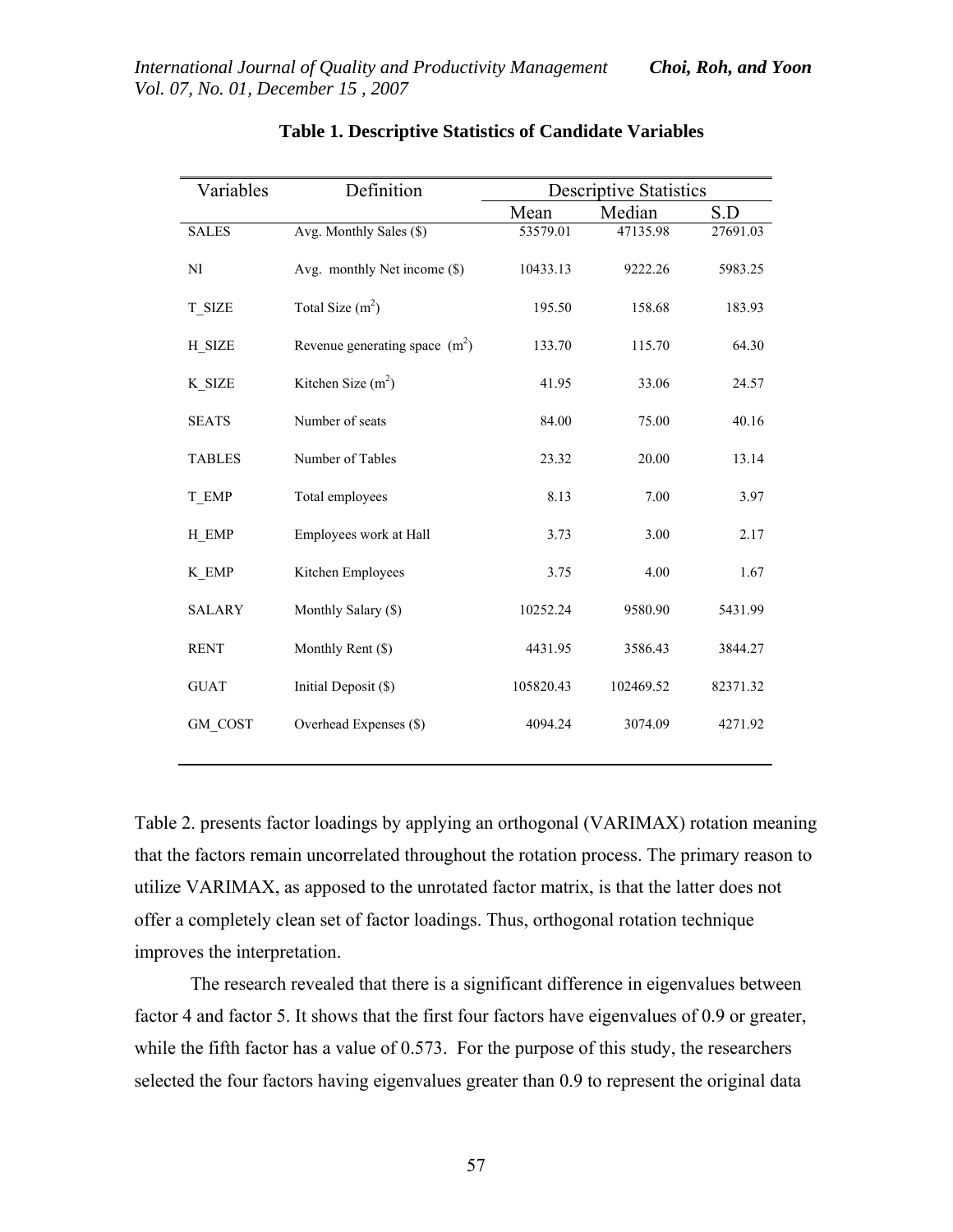set. Thus, factor 5 has been discarded. In sum, using a varimax rotation and eigenvalues of 0.9, items with factor loadings of .5 or higher were retained.

The values that loaded on Factor I (T\_SIZE, H\_SIZE, K\_SIZE, SEAT, TABLE) represent the physical size or capital investment of the facility. The values for Factor II (T\_EMP, H\_EMP, K\_EMP, L\_COST) denote labor related domain. Factor III (RENT, GUAT) represents environmental/ location and factor IV (GM\_COST) represent overhead costs which serve as surrogates for management effectiveness. Since the factor loading indicates the correlation between the original variables and the factors, the higher factor loading value signifies the degree of importance of a particular factor. Therefore, the researchers selected the most significant input variable that represents a factor in each category. This procedure yielded four input variables: 1) size of revenue generating public space (H\_SIZE), 2) number of full time employees (T\_EMP), 3) monthly rent (RENT), and 4) overhead costs ( GM\_COST).

|                       | Factor  |       |      |      |
|-----------------------|---------|-------|------|------|
| Full set of variables |         | 2     | 3    | 4    |
| T SIZE                | .628    | .169  | .010 | .015 |
| H SIZE                | .906    | .307  | .092 | .082 |
| K SIZE                | .721    | .326  | .223 | .048 |
| <b>SEAT</b>           | .749    | .401  | .239 | .075 |
| <b>TABLE</b>          | .588    | .199  | .159 | .401 |
| T EMP                 | .360    | .859  | .202 | .233 |
| H EMP                 | .321    | .828  | .195 | .100 |
| K EMP                 | .417    | .738  | .314 | .075 |
| <b>SALARY</b>         | .347    | .738  | .387 | .247 |
| <b>RENT</b>           | .281    | .189  | .595 | .065 |
| <b>GUAT</b>           | $-.006$ | .193  | .572 | .120 |
| <b>GM COST</b>        | .063    | .158  | .137 | .765 |
| <b>EIGENVALUE</b>     | 6.479   | 1.384 | .972 | .908 |

|  |  |  | <b>Table 2. Varimax – Rotated Loadings</b> |
|--|--|--|--------------------------------------------|
|--|--|--|--------------------------------------------|

 Table 3. shows the correlation matrix for the input and output variables used in the research. As expected, all input variables are positively correlated with output variables. The size of revenue generating public space (H\_SIZE) has a significant positive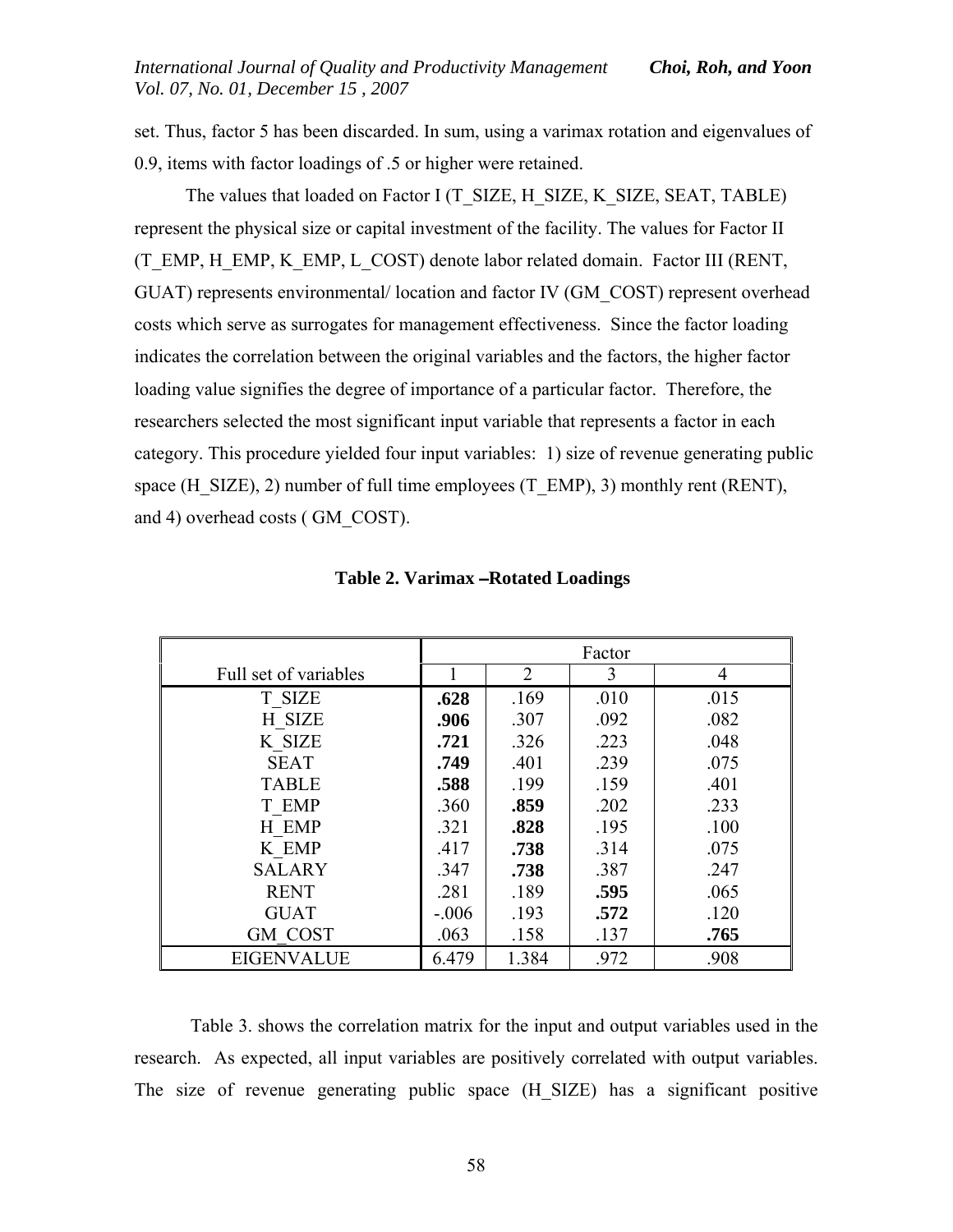relationship with sales. As H\_SIZE represents the primary revenue generating area, the allocation of space has a great impact on sales.

|                | <b>SALES</b> | NI   | H SIZE | T_EMP | <b>RENT</b> | GM_COST |
|----------------|--------------|------|--------|-------|-------------|---------|
| <b>SALES</b>   |              |      |        |       |             |         |
| ΝI             | .666         |      |        |       |             |         |
| H_SIZE         | .593         | .420 | 1      |       |             |         |
| T_EMP          | .851         | .553 | .583   | 1     |             |         |
| <b>RENT</b>    | .299         | .156 | .629   | .199  |             |         |
| <b>GM_COST</b> | .342         | .184 | .143   | .395  | $-.007$     |         |

**Table 3. Correlations between input and output variables used in the model** 

DEA reflects the performance of an individual establishment based on an efficient frontier with scores ranging from 0 to 1. The higher the value, the more efficient the unit; therefore, an efficiency score of 1 means the decision making unit (DMU) is lying on the efficient frontier. Table 4. depicts each of the units in the chain restaurant and their efficiency scores, corresponding benchmarking units and their associated weights. The Scores in % in column 2 of Table 4. indicate the best possible efficiency attainable by an establishment based on the prescribed inputs and outputs. The study found a wide range of efficiency levels among the chain's restaurants. Given the measures used in the evaluation for efficiency, 12% (15) of the restaurants were operating at maximum efficiency of 100%. On the other hand, restaurant 2 (R2) has an efficiency score of 61.9% implying that it achieved only 61.9% of its maximum efficiency. Stated differently, as compared to 100 % efficient restaurant sets, R2 has room to improve its efficiency score by 38.1% (100% minus 61.9%). Due to differences in the internal structure of the individual restaurants, each restaurant may improve its efficiency by adjusting inputs and outputs relevant to its unique operations.

In terms of benchmarking, R1 has a 100% efficiency score. That is to say that R1 is currently operating on the efficient frontier. This unit can be used as a benchmark for less efficient units. The benchmark, usually called the frontier, must represent efficiency at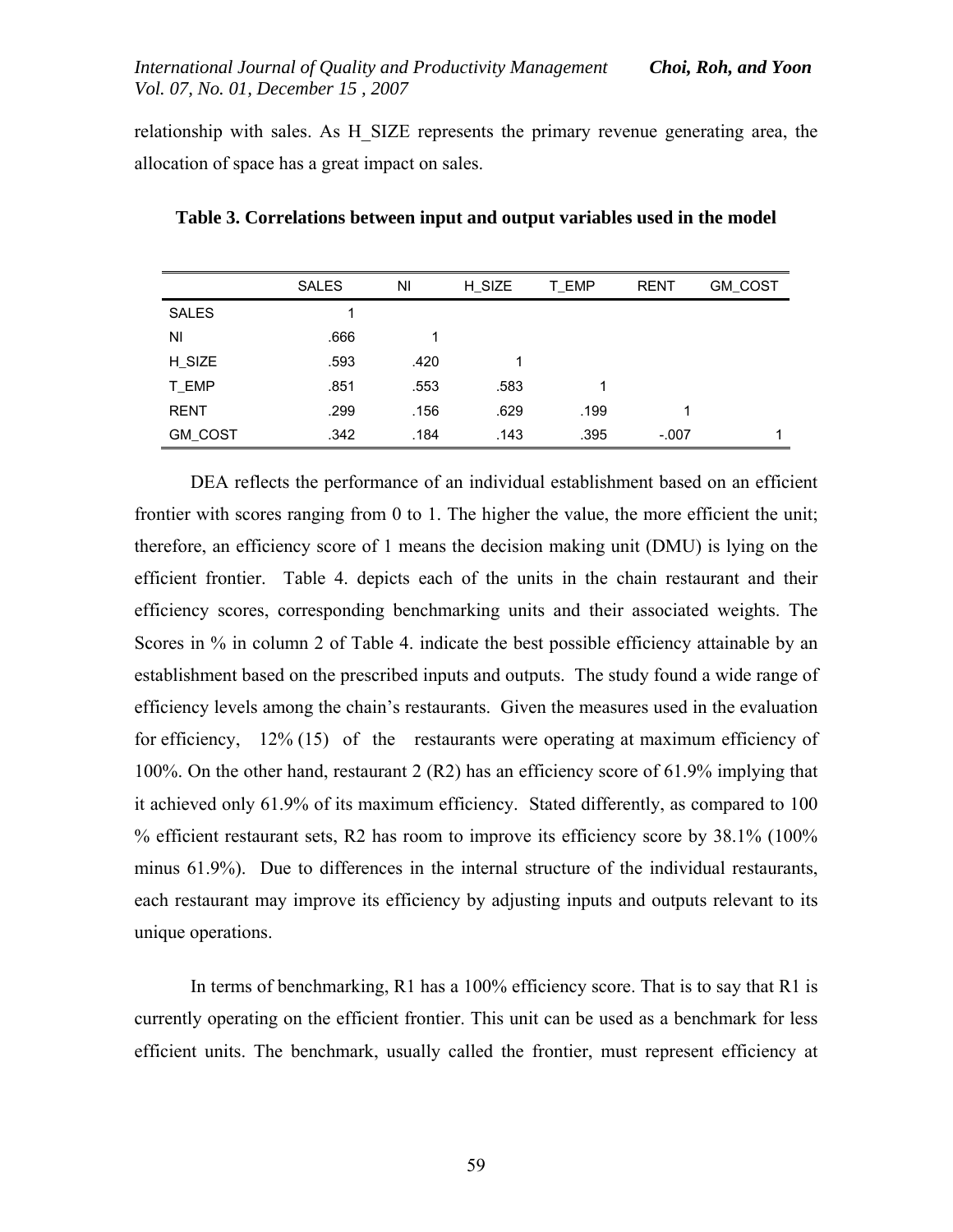*International Journal of Quality and Productivity Management Choi, Roh, and Yoon Vol. 07, No. 01, December 15 , 2007* 

least at the level of observed best practice. No true observation should be more efficient than displayed by the frontier (Charnes, et al. 2001) The reference count in the last column

| Unit           | Score in | <b>Benchmarking Restaurants</b>             | Reference        |
|----------------|----------|---------------------------------------------|------------------|
| Name           | $\%$     |                                             | Count            |
| R1             | 100.0    |                                             | 9                |
| R2             | 61.9     | R7(.111), R67(.226), R71(.572), R88(.123)   | $\boldsymbol{0}$ |
| R <sub>3</sub> | 36.5     | R7(.055), R48(.051), R67(.896), R88(.467)   | $\boldsymbol{0}$ |
| R4             | 100.0    |                                             | $\mathbf{1}$     |
| R5             | 64.8     | R67(.050), R71(.697), R88(.749)             | $\boldsymbol{0}$ |
| R6             | 32.1     | R48(.038)), R67(.739), R88(.238)            | $\boldsymbol{0}$ |
| R7             | 100.0    | $\sim$ $\sim$                               | 59               |
| ${\bf R8}$     | 27.1     | R67(1.446), R71(.211)                       | $\boldsymbol{0}$ |
| R <sub>9</sub> | 69.1     | R7(.067), R67(.299), R71(.1.352), R88(.311) | $\boldsymbol{0}$ |
| R10            | 59.4     | R1(.174), R7(.061), R67(.202), R71(.480)    | $\boldsymbol{0}$ |
|                |          |                                             |                  |
|                |          |                                             |                  |
|                |          |                                             |                  |
| R115           | 33.5     | R67(.141), R71(.152), R88(.151)             | $\boldsymbol{0}$ |
| R116           | 100.0    | $\ddot{\phantom{a}}$                        | $11$             |
| R117           | 61.2     | R67(.481), R71(.904)                        | $\boldsymbol{0}$ |
| R118           | 100.0    | $\cdot$                                     | 8                |
| R119           | 31.1     | R7(.035), R67(.478), R71(.330), R88(.002)   | $\boldsymbol{0}$ |
| R120           | 54.7     | R7(.110), R48(.047), R67(.077), R88(.226)   | $\boldsymbol{0}$ |
| R121           | 62.5     | R67(.341), R71(.759), R88(.666)             | $\boldsymbol{0}$ |

# **Table 4.Summary of efficiency findings for selected restaurants**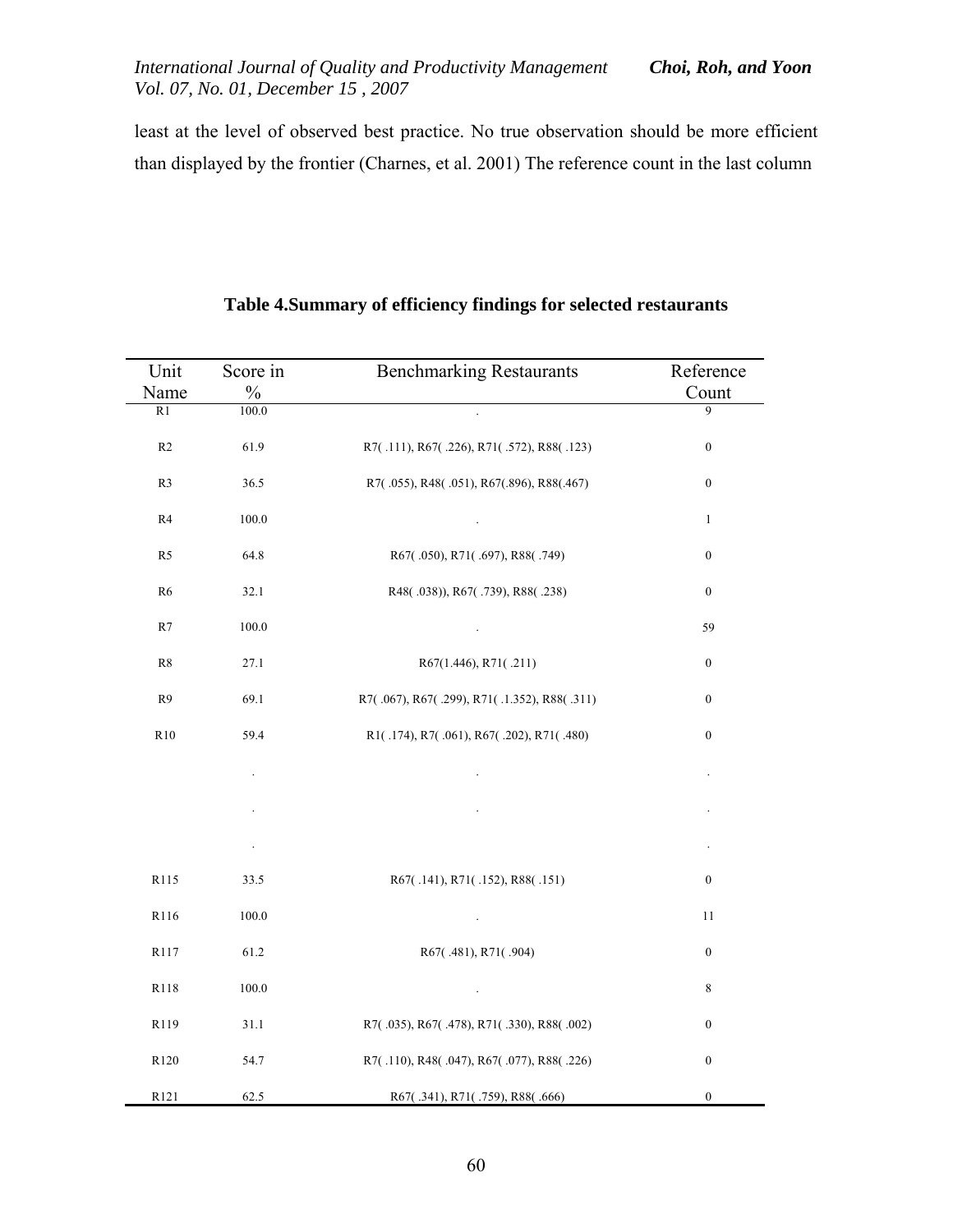| R <sub>122</sub> | 27.3 | R48(.040), R67(.512), R88(.100)           | $_{0}$ |
|------------------|------|-------------------------------------------|--------|
| R <sub>123</sub> | 37.1 | R7(.089), R67(.008), R71(.096), R88(.522) | 0      |
|                  |      |                                           |        |
| R <sub>124</sub> | 27.3 | R7(.148), R67(.257)                       |        |

*International Journal of Quality and Productivity Management Choi, Roh, and Yoon Vol. 07, No. 01, December 15 , 2007* 

of Table 4. indicates the number of restaurants that can be used for reference to improve their operations. For instance, while 9 restaurants can emulate the operations of R1, R2 cannot be used for benchmarking for any other restaurants as it has a 0 reference count. Conversely, R2 can benchmark R7, R67, R71, and R88 for improvement.

 For the practical use of the outcome as described within Table IV, in terms of labor efficiency as measured by the total number of employees, R2 can improve its efficiency in the following manner: The benchmarking partners for R2 are R7, R67, R71, and R88 with corresponding weights  $\lambda$  values of .111, .226, .572, and .123 respectively. A detailed discussion on computation on  $\lambda$  values may be found in Torgerson et al (1996) and Zhu (2000). Currently, the number of employees for R2 is 7, 15 for R7, 2 for R67, 3 for R71, and 4 for R88. By multiplying a weighted  $\lambda$  value to a matching number of employees of each store, R2 needs only  $4.325$   $(15*0.111+2*0.226+3*0.572+4*0.123)$  employees in order to be efficient. Stated differently, R2 has 2.675 excessive employees. A similar procedure can be repeated to measure inefficiency of other controllable variables.

 It is interesting to observe that restaurants with lower efficiency scores do not require a large number of benchmarking partners. For instance, R124 has a poor efficiency ratio of 27.3% but has only two benchmarking units (R7, R67). Another important finding of the analysis is that restaurants with higher sales or net income do not necessary mean they are efficient restaurants. For instance, restaurants  $26(R26)$  and  $32(R32)$  have the highest sales and net income respectively. However, they have efficiency ratios of 80.23% and 44.80%, respectively. These findings are consistent with Morey and Dittman (1995) who argued that low profit units could still be relatively efficient if the competitive environment is especially difficult. This outcome suggests that units must be managed to maximize operating efficiency as opposed to increasing the revenue or net income.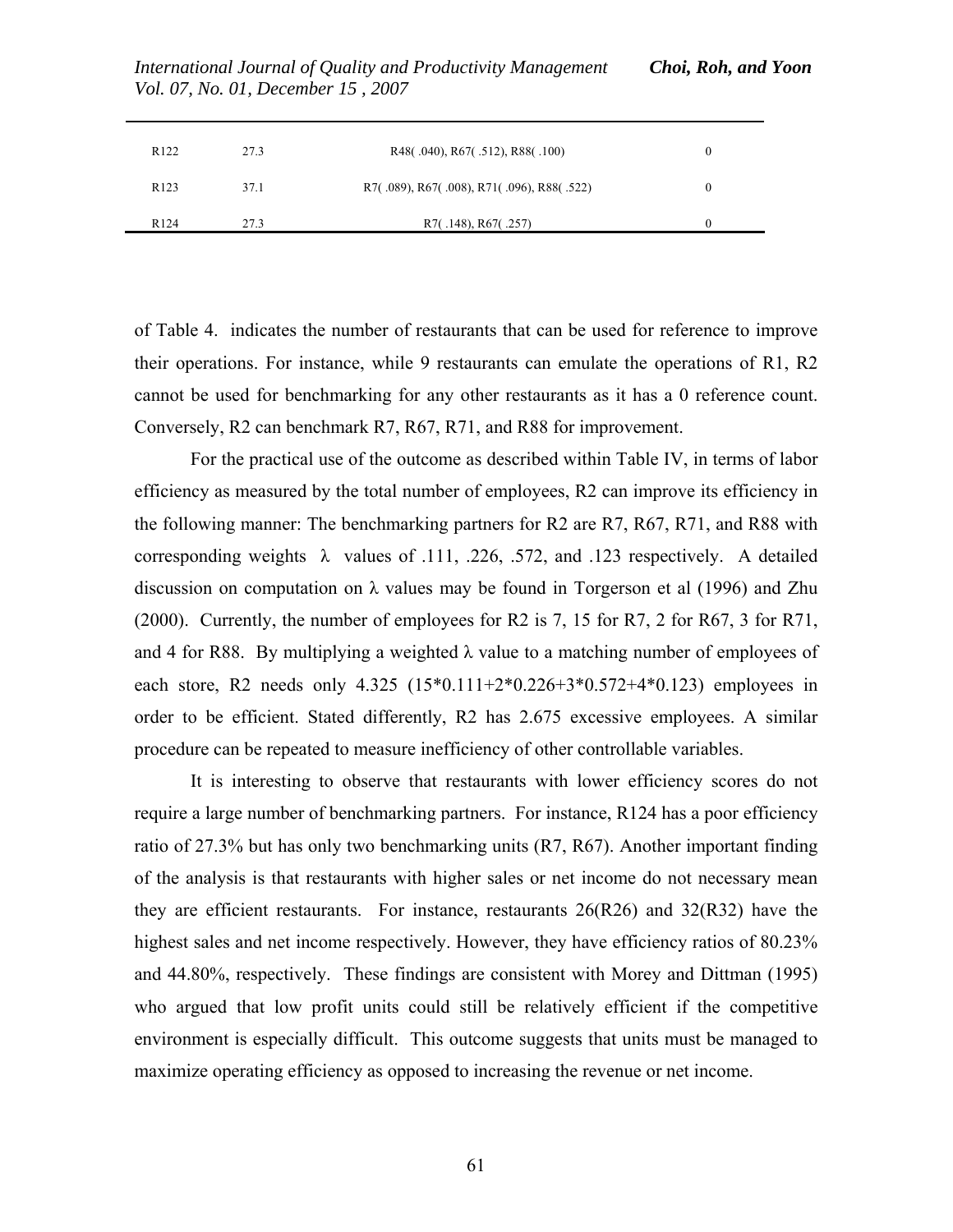### **V. MANAGERIAL IMPLICATIONS AND FUTURE RESEARCH**

Management in the chain restaurant should consider the DEA method as an analytical and diagnostic tool to improve productivity efficiency. Managers should evaluate the applicability of DEA for their operations and its potential to achieve the desired level of performance. While there has been considerable research incorporating the productivity measure of the service industry, specifically in the restaurant sector, there has been insufficient investigation into methodological instruments which support the benchmarking process. The traditional productivity measure, simple output-input ratio, offers only specific operational attributes (Reynolds & Thompson, 2007). DEA allows managers to identify the most efficient establishments and compare them against relatively inefficient units. By so doing, managers can determine the magnitude of inefficiency and suggest alternative strategies to produce an optimal level of efficiency.

 Several important managerial implications emerge from this study. First, it is important to note that the resources of the units change over time. Thus, management should monitor efficiency on a regular basis as a part of an on-going management responsibility. More importantly, performance should be monitored over an extended period to determine an unbiased assessment of efficiency measure. By so doing, corporate management can identify less efficient individual stores and offer advice as a part of ongoing managerial support. Second, incentive compensation for chain restaurant managers is predominately based on sales of individual stores. However, it is difficult to distinguish whether this performance is actually attributable to the efforts of the efficient manager or demand. In this regard, manager's efficiency must be taken into consideration when determining any kind of incentive arrangements.

 In terms of the future research, it is particularly interesting to note that the ownership structure of chain restaurants consist of both company owned units and franchised units. Previous research showed that each chain restaurant employed different proportions of company owned and franchised units to increase the efficiency and competitive advantage for the chain (Castrogiovanni et al., 2007; Roh, 2002; Bradach, 1994). According to agency theory, company owned unit managers do not bear the full costs of shirking and perquisite consumption because they are compensated by a fixed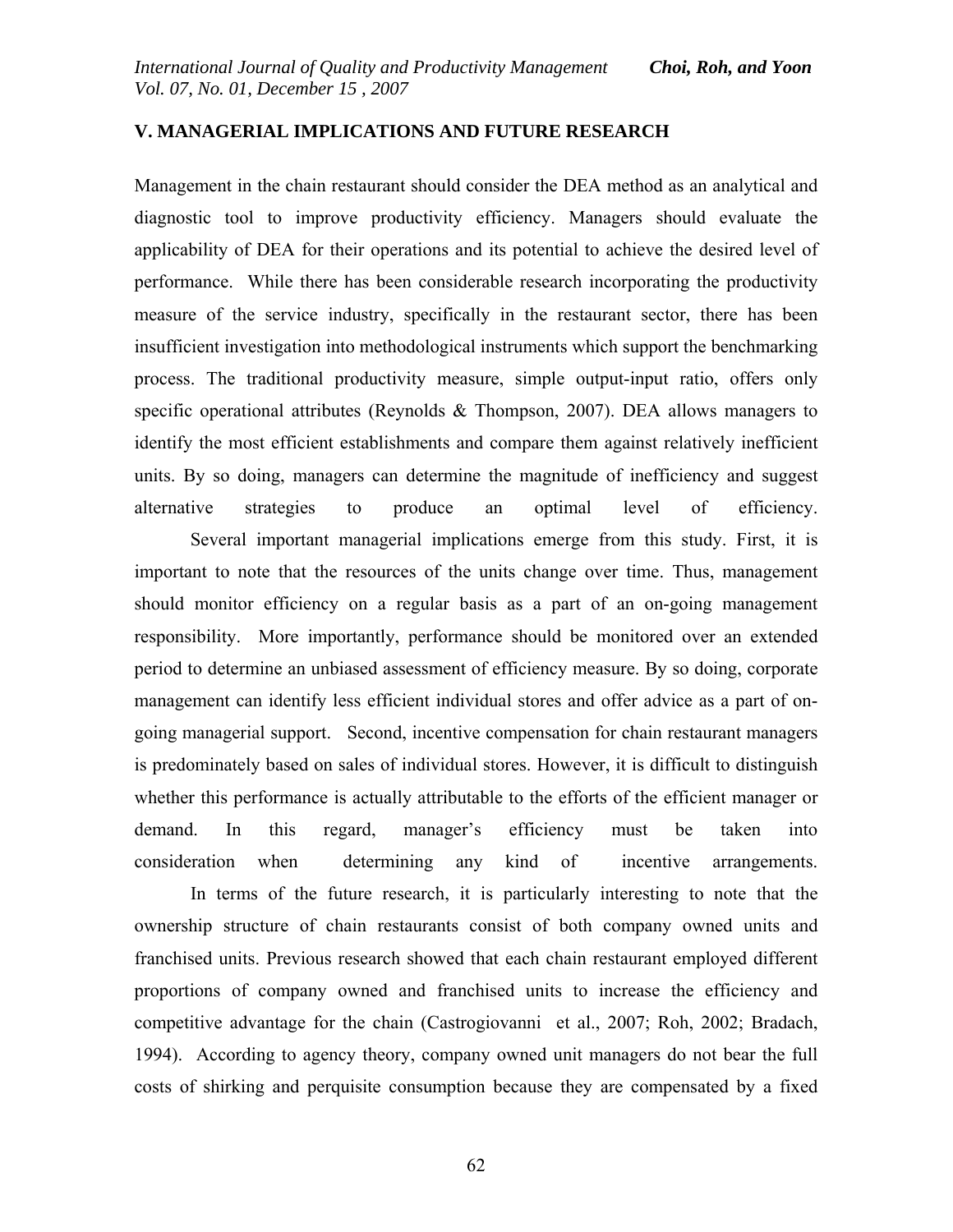salary (Brickly et.al, 1991; Norton, 1988). However, since the franchisees are the residual claimants, franchisee units will have more incentive to be efficiently operated than that of company-owned units.

 While Yoo et al. (1998) explored the overall competitiveness between franchise and non-franchise organizations by comparing operating efficiency at the state level, little or no efficiency comparison has been made within the same system. The aforementioned studies may open the avenue to future research, making it worthwhile to investigate efficiency measures between franchised and company-owned units within the same chain restaurant. The outcome of the research should offer important managerial direction as to the optimal mix of ownership alternatives to maximize overall efficiency for chain restaurants.

# **REFERENCES**

Ahn ,T., Charnes, Cooper, A.(1988). Some Statistical and DEA Evaluations of Relative Efficiencies of Public and Private Institutions of Higher Learning. *Socio- Economic Planning Sciences*, 22(6). 259-269.

Anderson R, I Fok, Zumpano L Elder H. (2000). The efficiency of franchising in the residential real estate Brokerage Market. *Journal of Consumer Marketing*,1988, 15(4). 386-396.

Anderson, F.I., Robert, F., John, S. (2000). Hotel industry efficiency: an advanced linear programming examination. *American Business Review*, January, 40-48.

Banker, R.D., Charnes, A.C., Cooper, W.W., 1984. Models for estimation of technical and scale inefficiencies in data envelopment analysis. *Management Science,* 30, 1078-1092.

Banker, R.D., Morey, R., 1986. Efficiency analysis for exogenously fixed inputs and outputs. *Operations Research*, 34 (4), 513-521.

Bloom, G.F. (1972). Productivity in the Food Industry: Problem and potential. Cambridge, MA: MIT Press

Borja, A & Triantis, K(2007). A conceptual framework to evaluate performance of nonprofit social service organizations, *International Journal of Technology Management*, 37(1/2), 147-161.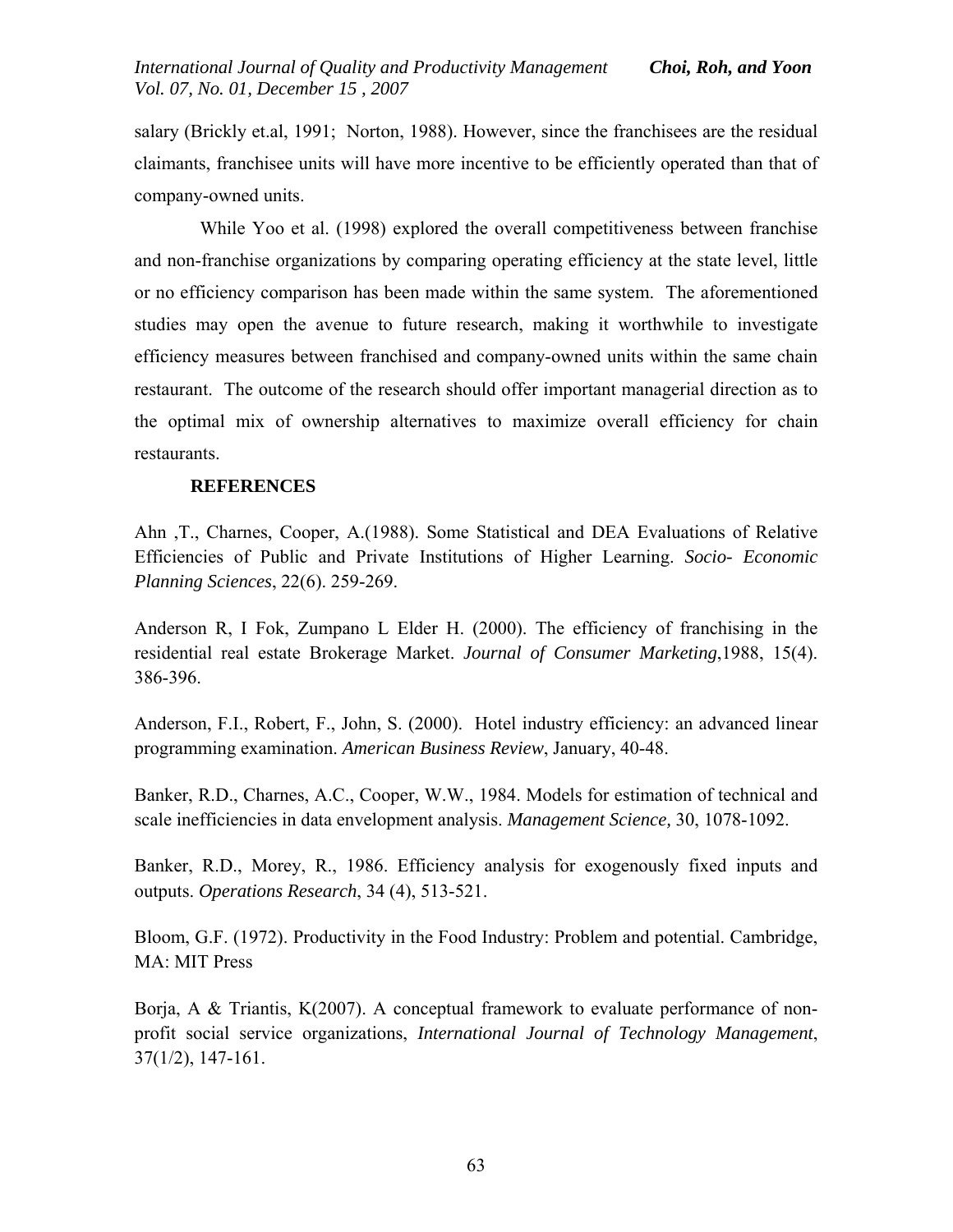Boles, J. Donthu, N, Lohtia , R(1995). Salesperson evaluation using relative performance efficiency: the application of data envelopment analysis. *Journal of Sell Sales Manage*ment, 15(3). 31-49.

Bradach, J. (1994). Chains within Chains: The Role of Multi-unit Franchisees. *Harvard Business School*, Working Paper 94-072.

Brickley, J. and Dark, F. H. (1987). The Choice of organizational form. *Journal of Financial Economics*, 18 (2), 401-420

Campbell, D., Julian, C (1966). Experimental Designs for Research, Skokie, IL: Rand McNally.

Castrogiovanni, G., Combs, J., Justis, R. (2007). Resource Scarcity and Agency Theory Predictions Concerning the Continued Use of Franchising in Multi-outlet Networks, *Journal of Small Business Management*, 44(1). 27-44.

Charnes, A.C., Cooper, W.W., Rhodes, E., 1978. Measuring efficiency of decision making units. *European Journal of Operations Research,* 3, 429-444.

Charnes, A.C., Cooper, W.W., Lewin, A.Y., Seiford, L.M. (2001). Data Envelopment Analysis: Theory, Methodology, and Application. Kluwer Academic Publishers, Norwell, MA.

Chen, W. & McGinnis, L. (2007). Reconciling ratio analysis and DEA as performance assessment tools*. [European Journal of Operational Research](http://0-proquest.umi.com.catalog.lib.cmich.edu/pqdweb?RQT=318&pmid=9160&TS=1177293243&clientId=45540&VType=PQD&VName=PQD&VInst=PROD)*, 178 (1), 277-291.

Donthu, N., Yoo, B., 1998. Retail productivity assessment: using data envelopment analysis. *Journal of Retailing* ,60, 98-106.

Donthu N., Hershberger, E.K., Osmonbekok, T., (2005) Benchmarking marketing productivity using data envelopment analysis. *Journal of Business Research,* 58, 1474- 1482.

Doutt, J.T., 1984. Comparative Productivity Performance in Fast-Food Retail Distribution. *Journal of Retailing*, 60(Fall), 98-106.

Farrell, M., 1957. The measurement of productive efficiency. *Journal of Royal Statistical Society Series* General 120 (Part 3), 253-281.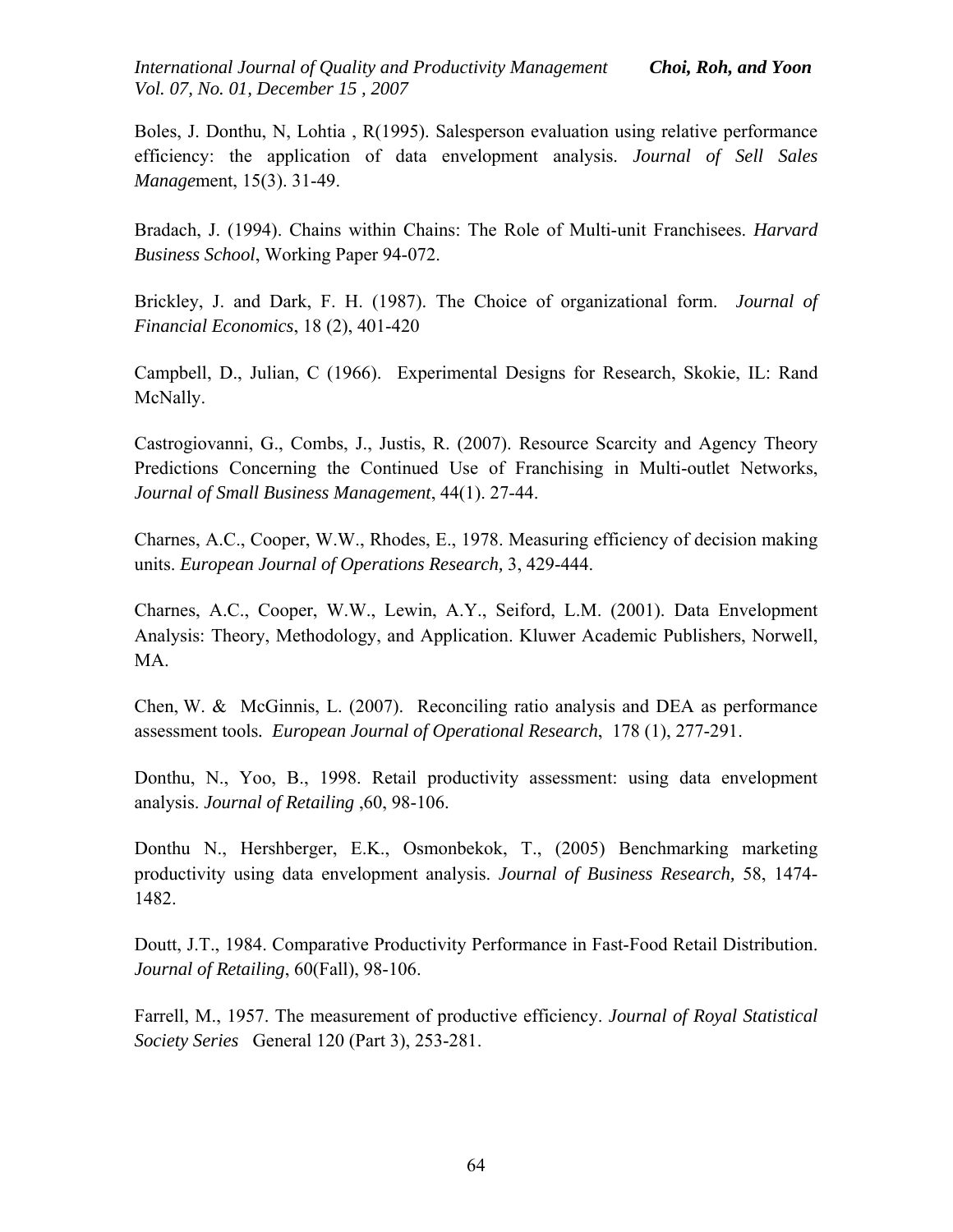Goldman, A.(1992). Evaluating the performance of Japanese Distribution System*, Journal of Retailing,* 68(1),11-39

Gronroos, C., Ojasalo,K., (2004). Service Productivity: Towards a conceptualization of the transformation of input into economic result in services*, Journal of Business Research*, 57, 414-423.

Hair, J. Black, w. Babin, B. Anderson, R. Tatham, R (2006). Multivariate Data Analysis (  $6<sup>th</sup>$  edition). Prentice Hall, Upper Saddle River, New Jersey 07458.

Hwang S, N Chang T.Y (2003). Using data envelopment analysis to measure managerial efficiency changes in Taiwan. *Tourism Management*, 24(4),359-369.

Hean Tat Keh, Singfat Chu, Jiye Xu. (2006). Efficiency, effectiveness and productivity of marketing in services. *European Journal of Operational Research*. 170 (1), 265-276.

Heide, J. & Weiss, A., (1995). Vender Consideration and Switching Behavior for Buyers in High-Technology Markets, *Journal of Marketing*, 59,30-43.

Ingene,C.,(1984). Productivity and Functional Shifting in Spatial Retailing: Private and Social Perspectives*, Journal of retailing*, 60(3).15-36.

Johnston, R. & Jones, P.(2003). Service productivity: Towards understading the relationship between operational and customer productivity, International Journal of Productivity and Performance Management. 53(3), 201-213.

Kasavana, M & Smith, D.(1982). Menu Engineering: A practical Guide, Lansing, MI: Educational Institute of American Hotel & Motel Association.

Keh,H., Chu,S., Xu,J.,(2006). Efficiency, effectiveness and productivity of marketing in Services*, European Journal of Operational research*, 170(1), 265-276.

Lozano, S., &Villa, G., Andenso-Diaz,B.,(2004). Centalised target setting for regional recycling operations using DEA, *International Journal of Management Science*, 32 (2), 101-110.

Luo, X., Donthu, N. (2001) Benchmarking advertising efficiency. *Journal of Advertising Research*, November-December, 7-18.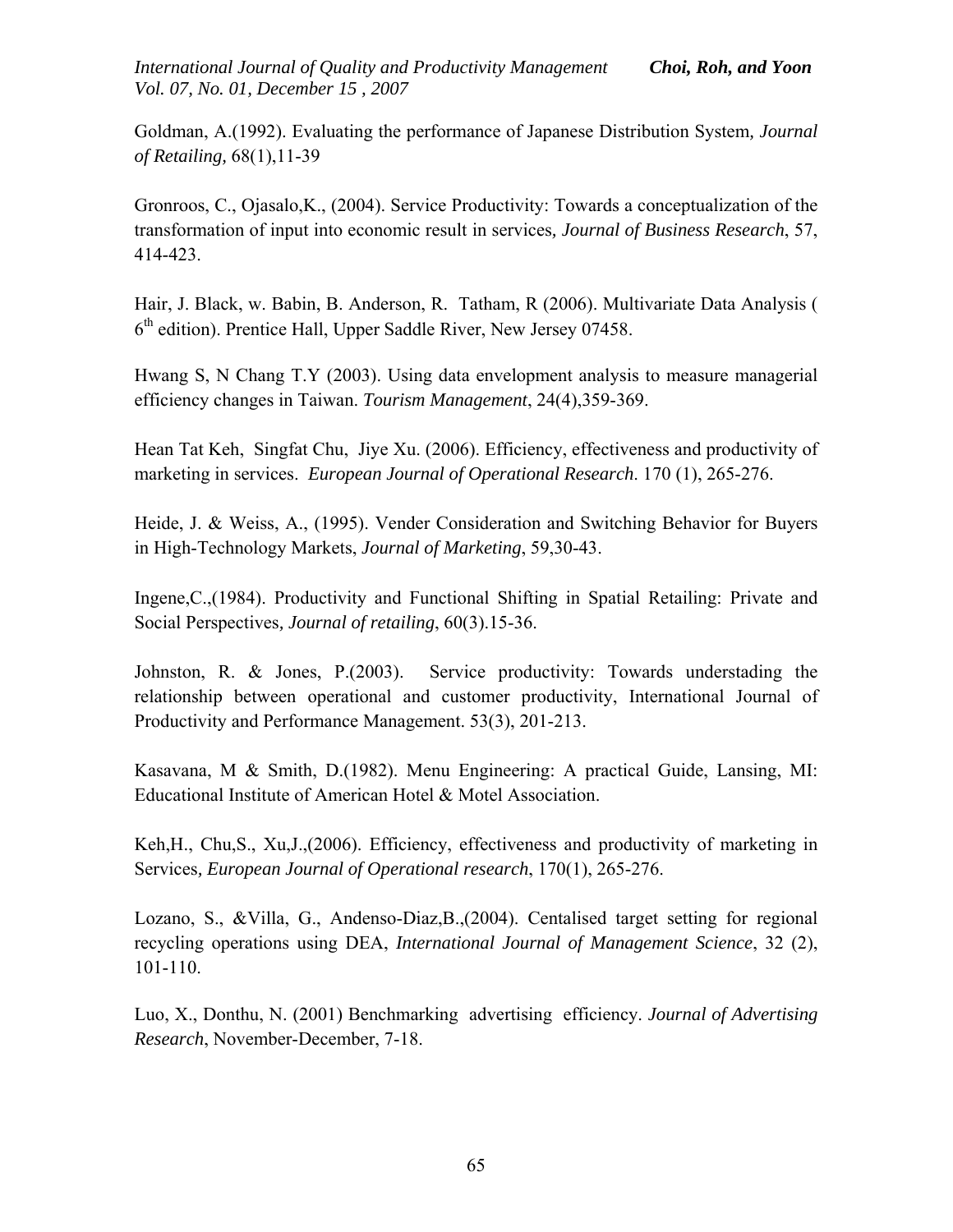Mahajan, J. (1991). Data envelopment analytic model for assessing the relative efficiency of the selling function. European *Journal of Operational Research* 53, 189-20.

 Malhotra, D. K Lafond, A. Garritt, F., (2006). Ratio Analysis and Its Use in Portfolio Diversification Using RMA's Annual Statement Studies, [The RMA Journal](http://0-proquest.umi.com.catalog.lib.cmich.edu/pqdweb?RQT=318&pmid=18083&TS=1176462613&clientId=45540&VType=PQD&VName=PQD&VInst=PROD), 88( 9), 64-69.

McLanghlin, P, Coffey, S.(1990). Measuring Productivity in Services, *International Journal of Service Industry Management*, 1, 46-64.

Morey, R.C., Dittman, D.A., (1995) . Evaluating a hotel GM's performance: a case study in benchmarking. *Cornell H Hotel and Restaurant Administration Quarterly,* 36 (5), 30-36.

Muller, C (1999). A Simple Measure of Restaurant Efficiency, *Cornell Hotel and Restaurant Administration Quarterly,* 40 (3) 31-37.

Neter, J. Wasserman, W, Kuter, M.(1989) Applied Linear Regression Models, Irwin, Boston, MA.

Norton, S. W.(1988). An empirical look at franchising as an organizational form. *Journal of Business,* 61(2), pp. 197-218.

Parsons, L.J, (1997). Productivity versus relative efficiency in marketing: past and future, Research Traditions in Marketing, *Kluwer Academic Publishers*, Boston, MA

Pavesic, D. (1983). Cost-Margin Analysis: A third approach to menu pricing and design, *International Journal of Hospitality Management*, 2(3).127-134.

Reynolds, D., Thomson, G.M.,( 2007). Multiunit restaurant productivity assessment using three-phase data envelopment analysis. *International Journal of Hospitality Management* 26 (1), 20-32.

Reynolds, D., (2004). An exploratory investigation of multiunit restaurant productivity assessment using data envelopment analysis. *Management Science Applications in Tourism and Hospitality*, 16 (2), 19-26.

Reynolds, D., (2003) Hospitality productivity assessment using data envelopment analysis. *Cornell Hotel and Restaurant Administration Quarterly,* 44 (2), 130-138.

Roh, Y.,(2002). Size, Growth rate risk sharing as the determinants of propensity to franchise in chain restaurants, *International Journal of Hospitality Management*,21,43-56.